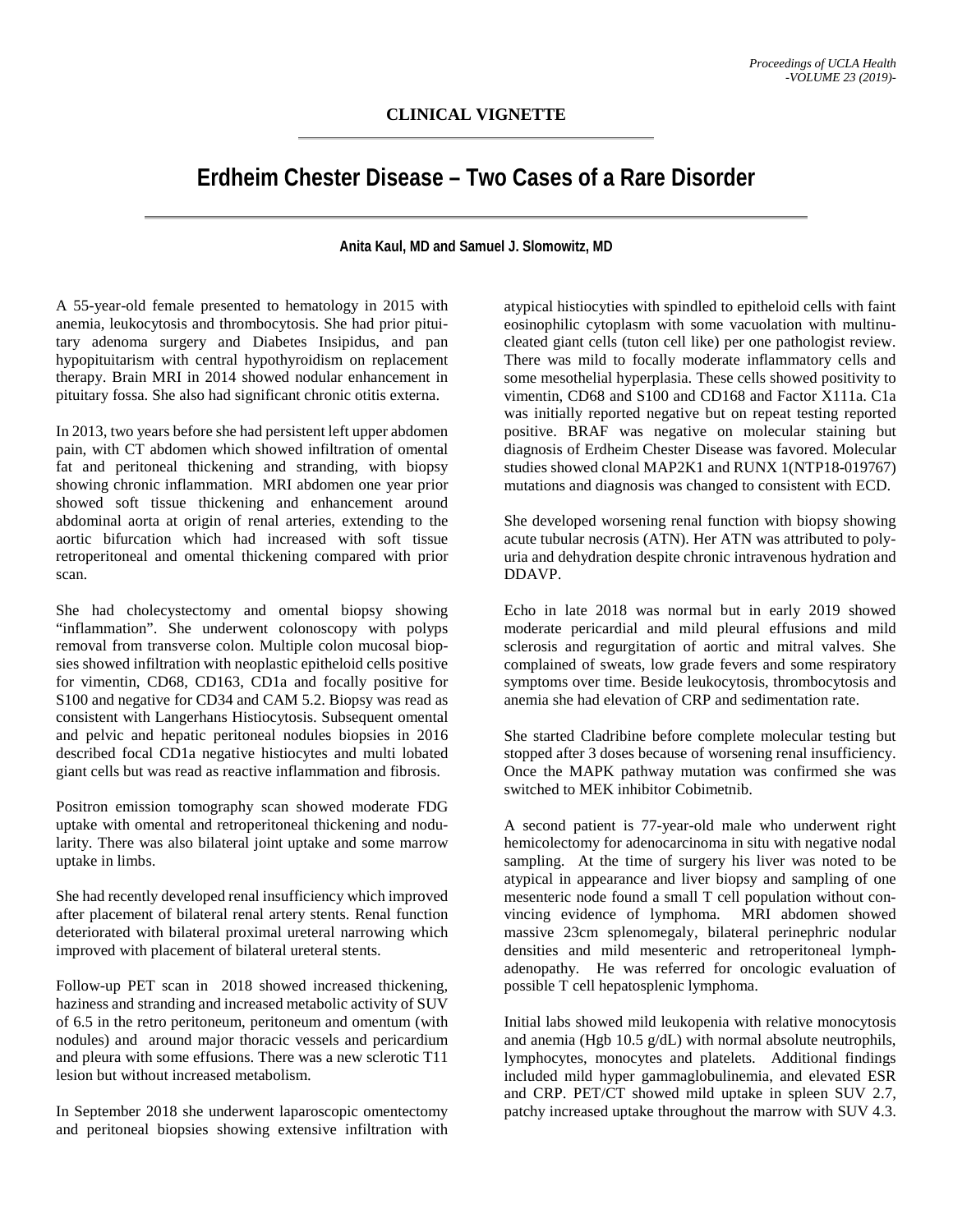Peripheral blood showed no evidence of clonality on T cell gene rearrangements and on flow cytometry.

Hemoglobin initially normalized with iron repletion. Serial follow up imaging remained fairly stable over 18 months, though labs showed mild progressive thrombocytopenia to 90- 110 k/uL range. He then developed significant anemia with absolute neutropenia of 500 and iron deficiency with occult hematuria. Iron was replaced without significant change in hemoglobin and he required intermittent transfusions. Imaging continued to show mild diffuse retroperitoneal and mesenteric lymphadenopathy with splenomegaly slightly improved to 18 cm and perinephric stranding. Perinephric biopsy showed histiocytic and fibrotic process with negative flow cytometry. Outside pathology review reported fibro-inflammatory reaction with foamy histiocytes such as xanthogranulomatous pyelonephritis or Erdheim-Chester Disorder. BRAF V600E and S100 tested negative.

Bone marrow biopsy showed hyper cellularity without fibrosis, dysplasia or obvious involvement. Cardiac MRI was most compatible with previous ischemic infarct as opposed to an infiltrative process. Since he was BRAF wild type positive he was started on peglyated interferon and is no longer transfusion dependent with improved neutropenia.

Both of these cases of Erdheim Chester Disease were somewhat atypical and difficult to diagnose despite multiple biopsies that were reviewed by multiple pathologists.

This disorder was first described in 1930s by pathologists Erdheim and Chester. This is clonal hematopoietic neoplasm of monocyte/macrophage lineage and is described as one of the Non Langerhans histiocytic disorders. These cells infiltrate bones, retro peritoneum, kidneys, pituitary gland, brain, orbits, large vessels, cardiovascular (including pericardium), lungs, pleura and skin. Presentation can be asymptomatic or symptomatic and some have fulminant clinical courses, with different organ involvements and varying presentations.<sup>1,2</sup>

Diaphysis and metaphyseal areas of long bones are commonly involved with sclerotic lesions in symmetrical pattern, but not seen in all. $1-3$ 

Since there are only a few hundred cases reported in literature, a consensus conference was held in 2013 to establish guidelines based on limited data available from case reports, and reviews. Diagnostic criteria and limited evidence based recommendations, and expert opinions were presented. 3

Our cases both had perinephric stranding and retroperitoneal infiltration and these changes may be a clue to diagnosis. Circumferential periaortic sheathing (coated aorta) has been reported. Central Diabetes Inspidus is common and others may have pituitary stalk infiltration and cerebellar involvement and expansile enhancement of pachymeninges, and orbital masses.<sup>1-</sup> 4

Abundance of typical histiocytes can vary in different biopsy specimens from different areas with different amount of inflammatory and stromal proliferation making diagnosis of clonal disorder difficult. Typically Langerhans histiocytes have S100 expression but 20% of ECD can have it. Also LCH are typically CD1a positive and not ECD histiocytes . Factor X111a expression is typically present in ECD only.<sup>3-5</sup>

Although somatic BRAF mutation is present in over 50% of cases, others may have clonal mutation in RAS-RAF-MEK-ERK - MAPK pathway (Mitogen activated protein kinase) or PI3K (Phosphoinositide 3 kinase) mutation. This helps document clonality of histiocytes to establish diagnosis and may provide therapeutic target. These mutations are present in other disorders but typically not in other non-Langerhans histiocyte disorders.3-6

BRAF directed drugs alone or in combinations have been used in BRAF V 6ooE mutation expressing disease but MEK inhibitor like Cobimetanib has shown responses in patients with mutations in downstream pathway. Imatinib may suppress differentiation of CD34+ stem cells into histiocytes. There is increased production of Interferon alpha, which is still used for treatment. There is increased InterLeukine1 receptor expression in these histiocytes and Anakinra, a recombinant human Inter Leukine1 receptor antagonist has shown to ameliorate ECD. Infliximab (anti-Tumor Necrosis Factor alpha antibody) and steroids have been used in this disease with increased inflammatory cytokine production. Many cytotoxic chemotherapies and Cladribine has shown responses.4-6

## **REFERENCES**

- 1. **Estrada-Veras JI, O'Brien KJ, Boyd LC, Dave RH, Durham B, Xi L, Malayeri AA, Chen MY, Gardner PJ, Alvarado-Enriquez JR, Shah N, Abdel-Wahab O, Gochuico BR, Raffeld M, Jaffe ES, Gahl WA**. The clinical spectrum of Erdheim-Chester disease: an observational cohort study. *Blood Adv*. 2017 Feb 14;1(6):357-366. doi: 10.1182/bloodadvances.2016001784. PubMed PMID: 28553668; PubMed Central PMCID: PMC5446206.
- 2. **Mazor RD, Manevich-Mazor M, Shoenfeld Y**. Erdheim-Chester Disease: a comprehensive review of the literature. *Orphanet J Rare Dis*. 2013 Sep 8;8:137. doi: 10.1186/ 1750-1172-8-137. Review. PubMed PMID: 24011030; PubMed Central PMCID: PMC3849848.
- 3. **Diamond EL, Dagna L, Hyman DM, Cavalli G, Janku F, Estrada-Veras J, Ferrarini M, Abdel-Wahab O, Heaney ML, Scheel PJ, Feeley NK, Ferrero E, McClain KL, Vaglio A, Colby T, Arnaud L, Haroche J**. Consensus guidelines for the diagnosis and clinical management of Erdheim-Chester disease. *Blood*. 2014 Jul 24;124(4):483-92. doi: 10.1182/blood-2014-03-561381. Epub 2014 May 21. PubMed PMID: 24850756; PubMed Central PMCID: PMC4110656.
- 4. **Munoz J, Janku F, Cohen PR, Kurzrock R**. Erdheim-Chester disease: characteristics and management. *Mayo Clin Proc*. 2014 Jul;89(7):985-96. doi: 10.1016/j.mayocp.